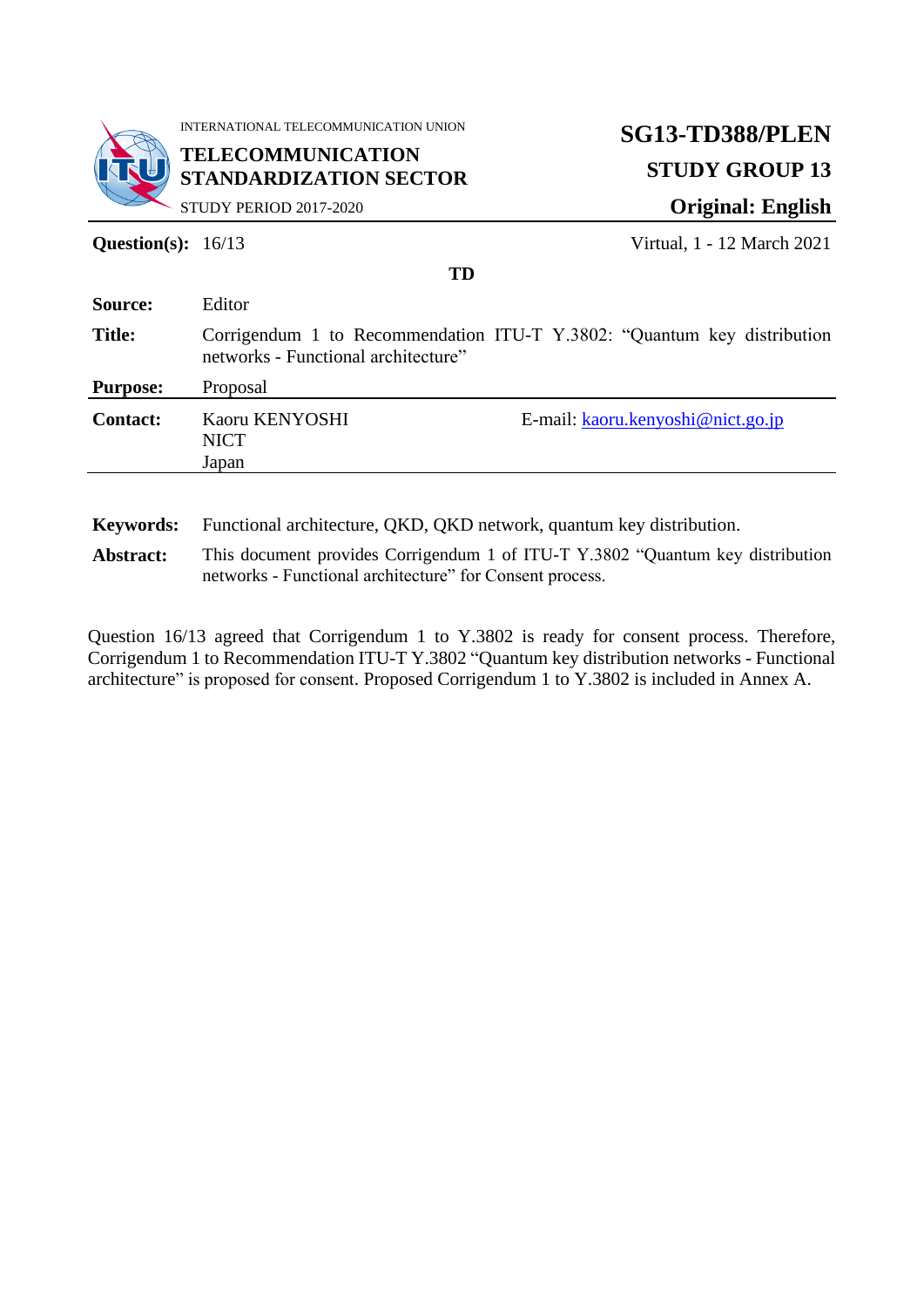# **Annex A Recommendation ITU-T Y.3802 (2020)**

# **Quantum key distribution networks - Functional architecture**

# **Corrigendum 1**

#### **Summary**

Corrigendum 1 to Recommendation ITU-T Y.3802 (2020) removes 'IT-secure' from the definition of key management agent (KMA) link.